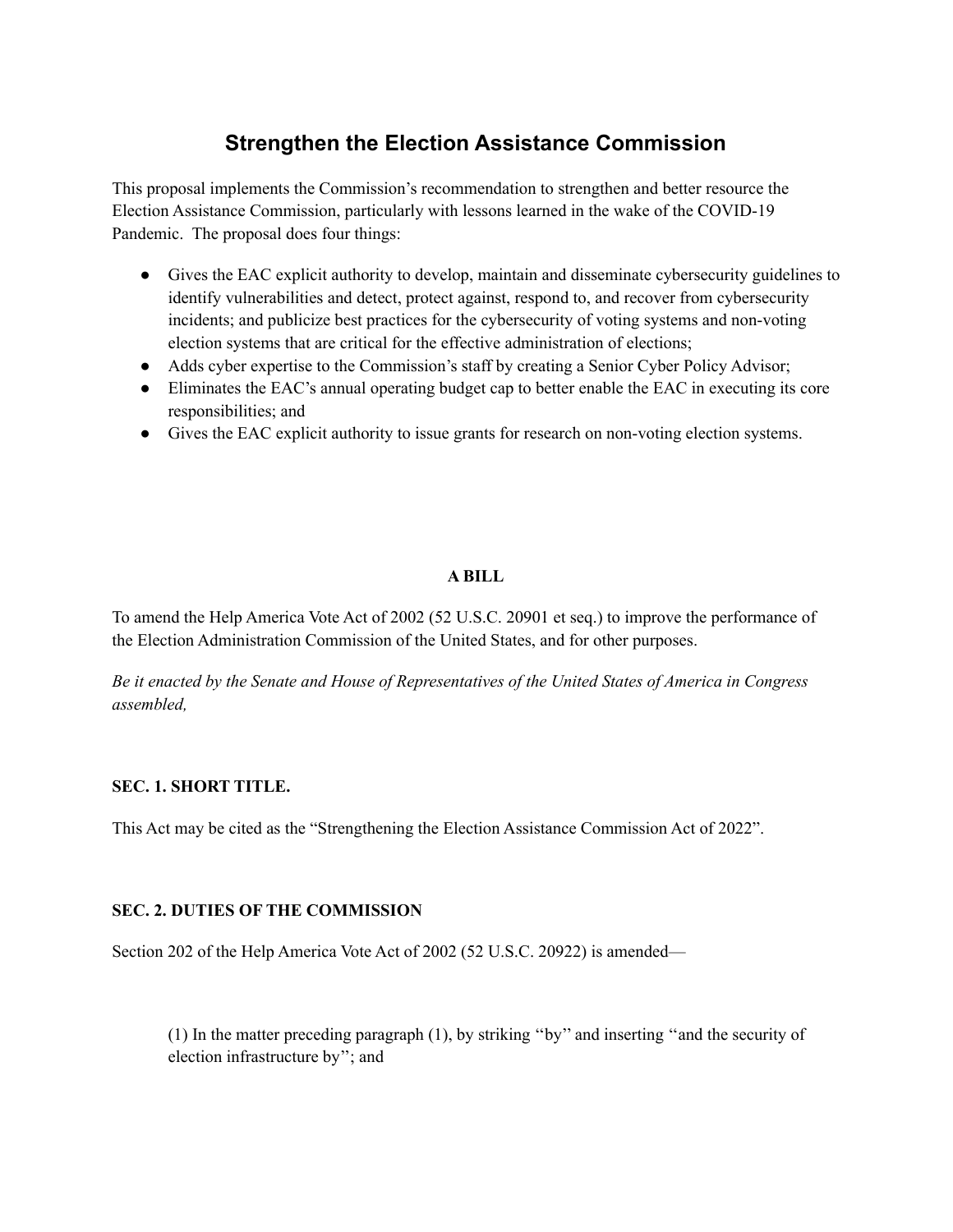(2) by striking the semicolon at the end of paragraph (1) and inserting the following: '', and the development, maintenance and dissemination of cybersecurity guidelines to identify vulnerabilities that could lead to, protect against, detect, respond to and recover from cybersecurity incidents;''.

- (3) in paragraph  $(5)$ , by striking "; and" and inserting ";";
- (4) in paragraph (6), by striking the period at the end; and
- (5) by adding at the end, the following new paragraph:
	- "(7) to develop voluntary standards, publicize, educate, and train election officials and others on the cybersecurity best practices for voting technology and non-voting election technology. The Commission may issue best practices as developed by other organizations, such as the National Institute of Standards Technology or the Cybersecurity and Infrastructure Security Agency.".

### **SEC. 3. STRENGTHENING CYBER PROFICIENCY OF THE COMMISSION STAFF**

Section 204 of the Help America Vote Act of 2002 (52 U.S.C. 20924) is amended—

- (1) By redesignating paragraph (5) and (6) as paragraphs (6) and (7) respectively.
- (2) By inserting after paragraph (4) the following:
	- "(5) Senior Cyber Policy Advisor. The Commission shall have a Senior Cyber Policy Advisor, who shall be appointed by the Commission and who shall serve under the Executive Director and who shall be the primary policy advisor to the Commission on matters of cyber security for Federal elections.;" and

#### **SEC. 4. PROPER RESOURCING OF THE COMMISSION**

Section 210 of the Help America Vote Act of 2002 (52 U.S.C. 20930) is amended—

(1) by striking "for each of the fiscal years 2003 through 2005" and inserting "for fiscal year 2022 and each succeeding fiscal year"; and

(2) by striking "(but not to exceed \$10,000,000 for each such year)".

## **SEC. 5. GRANTS FOR RESEARCH ON VOTING AND NON-VOTING ELECTION TECHNOLOGY IMPROVEMENTS**

Section 271 of the Help American Vote Act of 2002 (52 U.S.C. 21041) is amended—

(1) in the heading, by inserting "and non-voting election" after "voting"; and